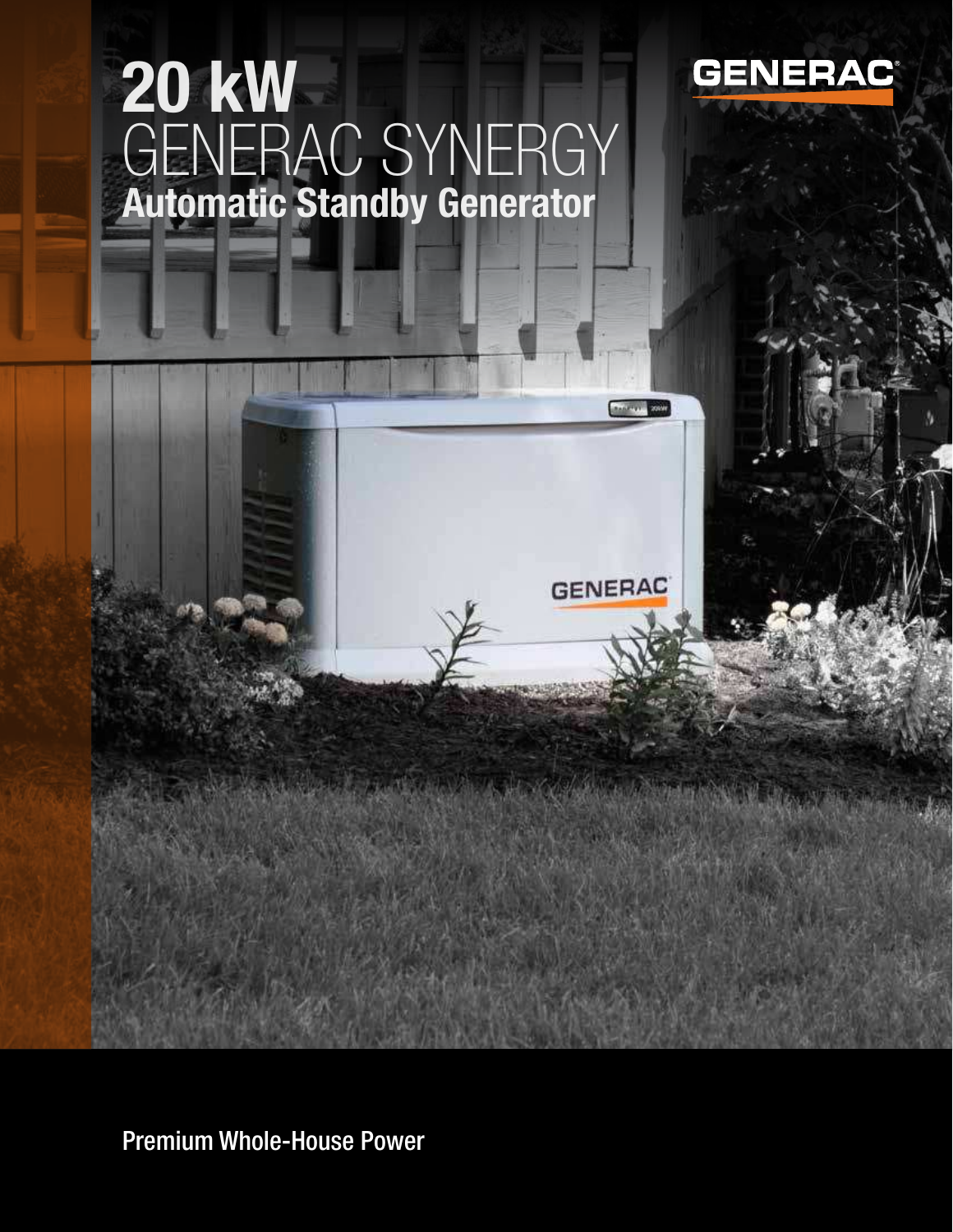### 20 KW GENERAC SYNERGY AUTOMATIC STANDBY GENERATOR

### PREMIUM WHOLE-HOUSE PROTECTION GETS SMARTER.

Protect your home with the industry's most advanced backup power technology. The Generac Synergy™ automatic home standby generator sets a new standard for quiet, efficient operation. Even better, it delivers cleaner power than competitive units — making it an ideal match for modern electronics and sensitive appliances.

Learn how our patented G-Flex technology redefines peace of mind, in more ways than one.

#### CONTROL YOUR POWER. CONTROL YOUR LIFE.™

\* Total harmonic distortion (THD) less than 2.0%—lower than both IEEE standards for utility power and published numbers for competitive air-cooled home standby generators

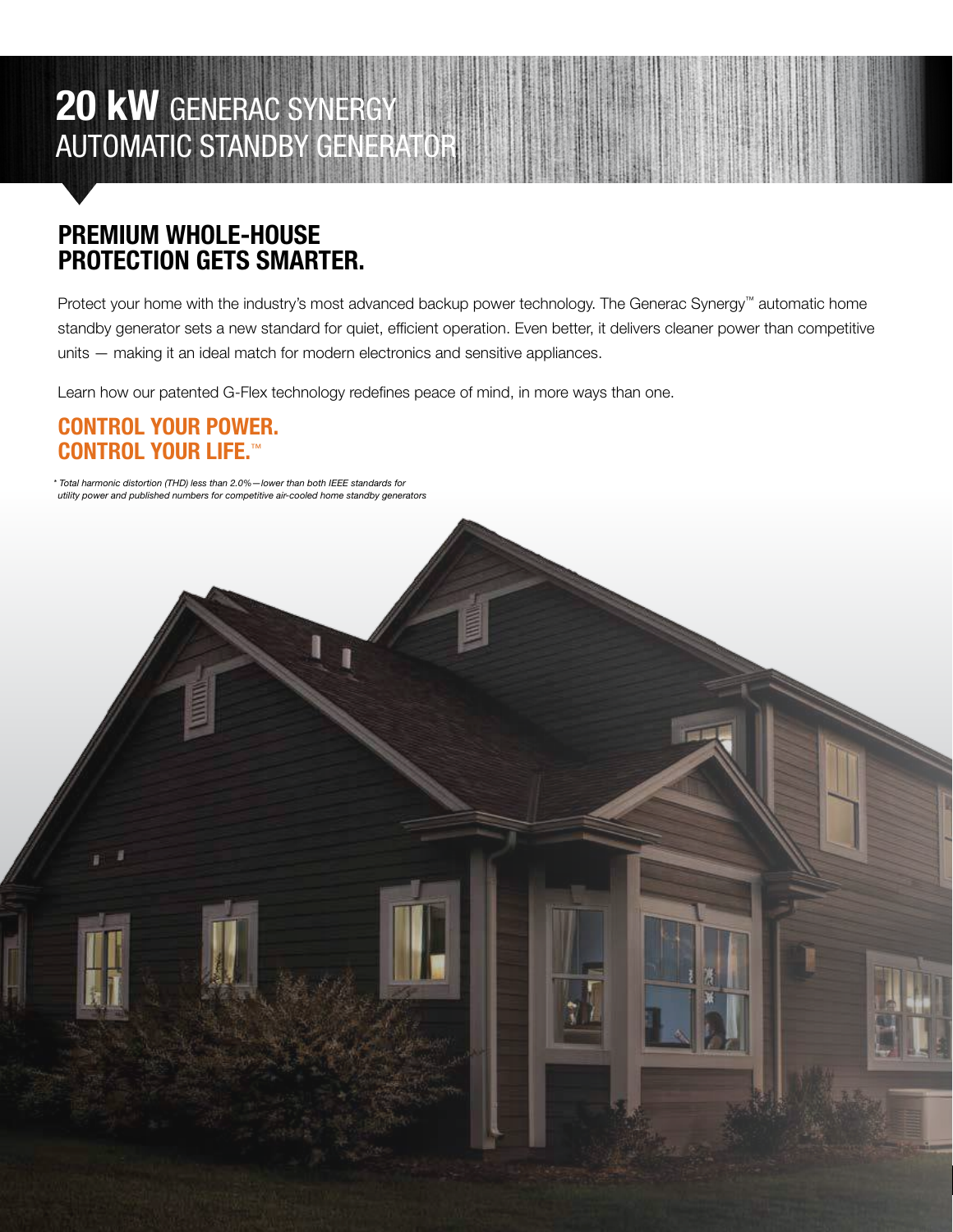### G-FLEX™ TECHNOLOGY EXCEPTIONALLY EFFICIENT. UNCOMMONLY QUIET. UNIQUELY CLEAN.

Where most home standby generators have to run at a constant speed, G-Flex Technology allows variable-speed operation based on your electrical demand. This means that your Generac Synergy home standby generator will run slower — and quieter — when you use less electricity. It consumes less fuel when demand is light, saving you money.

G-Flex Technology also delivers power with less than 2% total harmonic distortion (THD), even exceeding the standards for utility power —to properly power modern electronics and sensitive appliances. And during its weekly exercise, you'll hear only about as much sound as if you were riding in a luxury car.